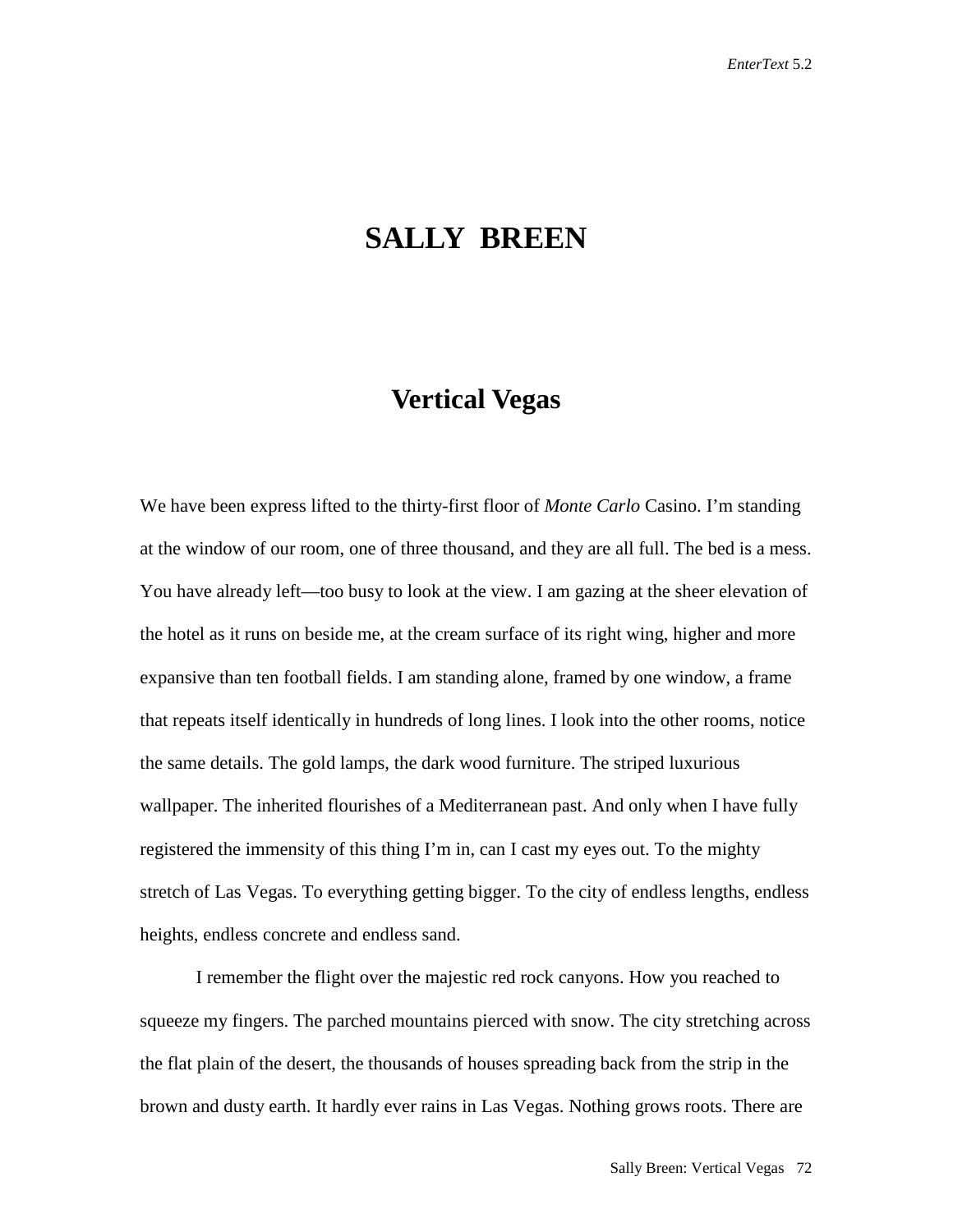no drains. Instead the city is settled, held down with concrete and it is only concrete that can give this desert's incessant horizon line any vertical symmetry. I look left and right at the massive casinos, knowing there are more of them I cannot see, and I am impressed, full of wonder, caught by the thrill and the horror of their size. I look further to the distant ragged horizon, to the giant red mountains that ring this city. Finding myself caught in this strange symbiotic exchange between the constructed topography of the casinos and the colossal real. And it's as if the casinos are trying to be the mountains; trying to call out to them across the expanse of the great American plain—this big, unforgiving country—and I know why bones, human and animal, used to litter the Spanish Trail.

From this grand height I cannot see the giant convention centre you have gone to with your loaded suitcase and your samples. It is somewhere further down the Strip at the other end of the desert. But I can see the impression of your skin. I look instead toward the back end of the *New York New York*; to where the twin towers are still standing; to the architectural gestures of a casino masquerading as a city, lined up as different levels, as different colours, textures, facades and shades, as separate buildings, interconnected by a rollercoaster that runs between them, out into the desert air and back in. I can make out the tip of the Lady Liberty's flame held aloft somewhere on the other side. Later, when I enter the *New York New York* on foot (via a quick tour of Manhattan and over the Brooklyn Bridge) I will see it is a dark casino. A space that imitates the crush and rush of its muse metropolis. After visiting the infamous Downtown Deli I will wander along the narrow alley ways of Greenwich Village, cobblestoned and lined with false-front tenement buildings, while also trying to navigate my pastrami sandwich, which is more like a giant mound, replete with a whole green pickle longer and almost wider than my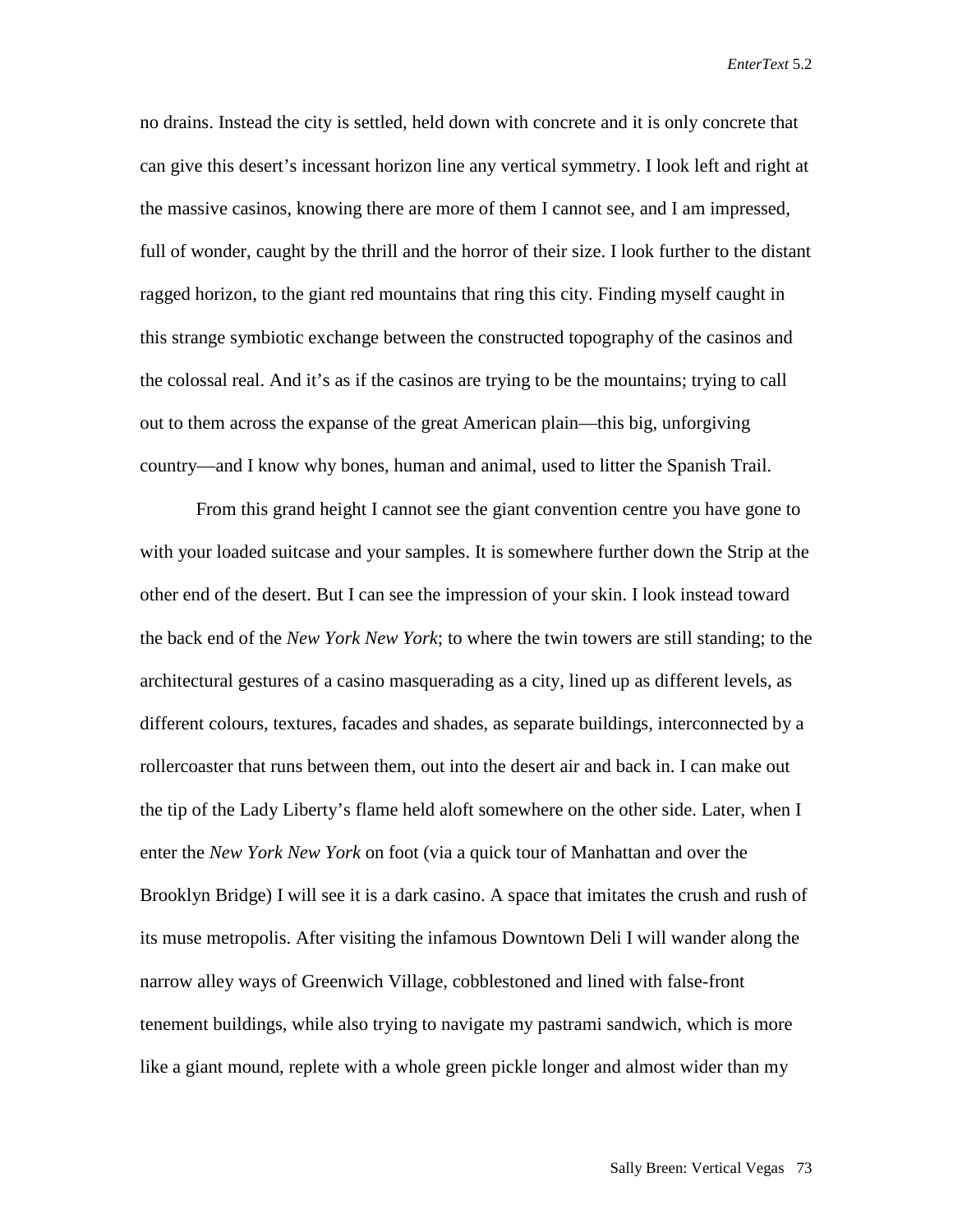hand. And while I'm traipsing through Coney Island and gaming floors modelled on Central Park and laughing at the change machines which are actually New York Cabs I will be lost in *New York New York* for hours. It will happen in every casino, in every fake city. There is a moment on entering where you must relinquish the idea of ever finding a quick way out. I learn fast that the illusory effect of the mirage, of the distant oasis, is something that defines this city.

Every morning you make your way to the other end of the desert strip and I venture out. Walking alone doesn't bother me until I'm tired and hail a cab and the driver tells me only working girls walk the strip alone. I tell him I have never walked so much and he laughs and I wonder if that would bother you. It does not take hours to walk the strip, it takes days. It does not take days to visit every casino, it takes weeks. I can see the hotels looming in the distance ahead of me, behind me and even off the strip to the east and west their massive forms conjure and cajole. Everything is instant but seems to take on time and space forever. "After five days in Vegas you feel like you've been here for five years."<sup>[1](#page-5-0)</sup> A strange circumstance where physical reality contradicts imaginary signification. "The buildings are so gargantuan that [you] think them closer… the distance boggling, unclear, otherworldly."[2](#page-5-1) In Las Vegas size matters. I must allow for the time it takes just to leave our building. And then finally, I spill out of the casino with the thousands of other tourists, slightly bemused and relieved. I merge with the crowds amassing 24/7 on the expansive sidewalks of Vegas, all of us making our way slowly along the strip, held together by its long lines, intent on gazing and moving forward as if on some kind of perverted pilgrimage.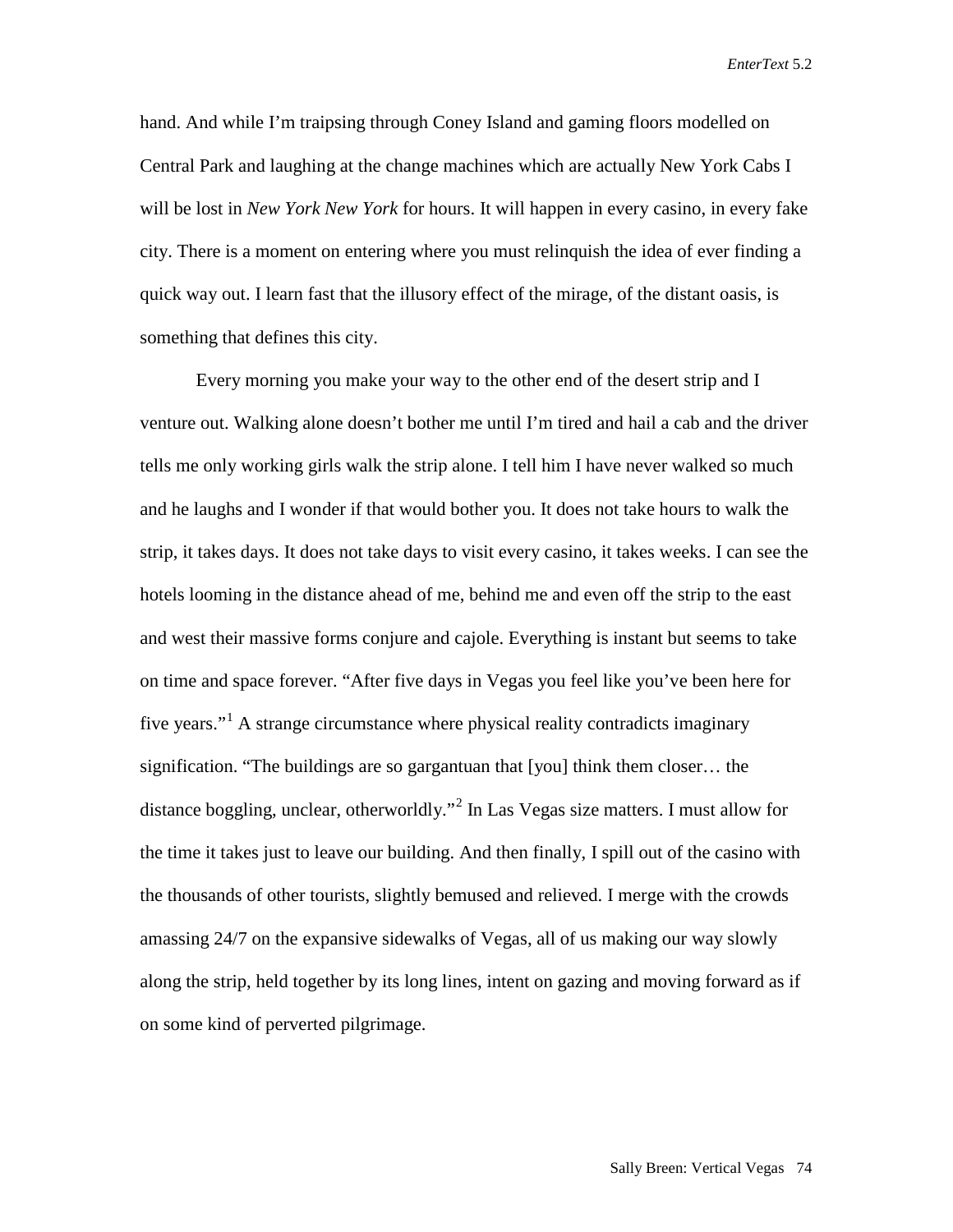And the casinos know it. I tell you all about it later when you're back at the hotel after dark about the walkways that run the length of the strip purposefully convoluted lined by barriers and directional diversions like complicated stairway structures and narrow escalators—leading me on tangents and one way directions. At times I have to wind my way through the casinos just to get back out onto the street. I have no choice but to follow. I am transported over side streets, carried into elaborate foyers, required to bottleneck at certain points and therefore be tempted to stop. I get caught in rooms which, "smell like plain hugeness, the smell of a room big enough to have weather."<sup>[3](#page-5-2)</sup> And nothing is exempt from this game of snagging human attention—I'm swamped by the incessant affects of the "architecture of persuasion."[4](#page-5-3) The holograms, dancing girls, choreographed waterfalls, spruikers, voice-overs, giant LCD screens the size of buildings, oxygen bars, the imitation Elvises, curling lights and flashing signs all get in my face, in my head and under my skin without any actual contact. Hovering just beyond me. I move and absorb and I'm saturated; and it is not until later that the effects of this engagement will appear like magic, like neon stigmata.

Las Vegas *is* about cruising and gazing but it is also high speed and fly-by. It is all these things. I freewheel along the Strip on my own two feet, on a Harley, in a helicopter, a Corvette, and a Cadillac. They sell all kinds of movement here, to alleviate the vertigo, the pressure of open skies and flat open space. People hire choppers, private planes, and strange celebrity-style people-movers that look like elongated A-Team vans. Limousines are as prevalent as dimes. And nearly as cheap. But I keep walking because gazing at the surfaces of these buildings in slow motion is just one part of a series of simultaneous experiences dealt out at street level, eye level and from the sky. My sense of placement is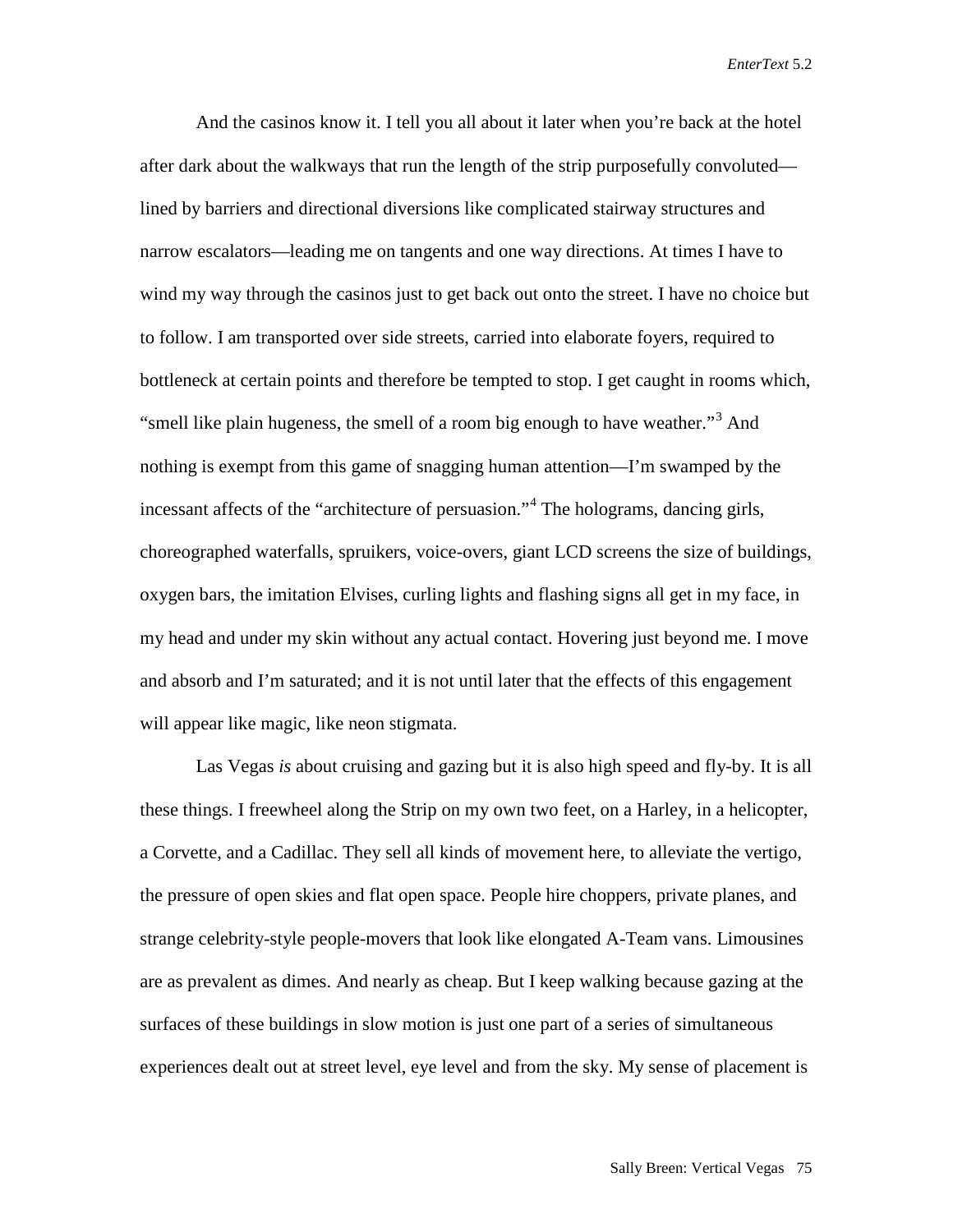shaken. I feel distorted—like the physical subject in an impressionist painting—my presence here is always only a glimmer in an atmosphere big enough to consume it. The monumentality of Vegas's urban formations encourages this merging of physicality and surface, of awe and veneration, for as casino developer Steve Wynn famously declared, "Las Vegas is what God would have done... if he'd had the money."<sup>[5](#page-5-4)</sup>

Flying down the Strip at night, in the back of a limousine, holding your hand, drunk from Las Vegas, drunk from the effects, I swallow the light. The lights as they swirl and flash at seventy miles per hour reflecting on everything, the car, the glass, the mirrors, your face. My face hanging out the window for air, head facing up at the sky, the lights relentless. My skin drinking in the light, the dust and the roar of engines, the wind in my face carrying me and the sharp desert air. The pictures so rapid you take photos that never turn out. The neon fantasies, the words, the signs rolling over my chest. At high speed the casinos roll past us, immense and merging. The black screen of sky is pierced with multi-coloured mansards and minarets; sky needles and laser light. The world is full of edges, of vertical flashes, and we trip through it on a wigged out horizontal passage. The Strip is the live feed. This cab the current. The city electric.

Las Vegas is not the kind of town I associate with "getting real" or "growing up." It is not a place where I am supposed to have a composed meaningful moment, a significant epiphany. It is not the kind of town where I suspect I might find out what is true to me, what really moves me, what I care about. Las Vegas, it seems, is a place I've come to escape the tide of these things. But like most cities you make presumptions about, the promises of escapism and wish fulfilment are often reversed. This is a city